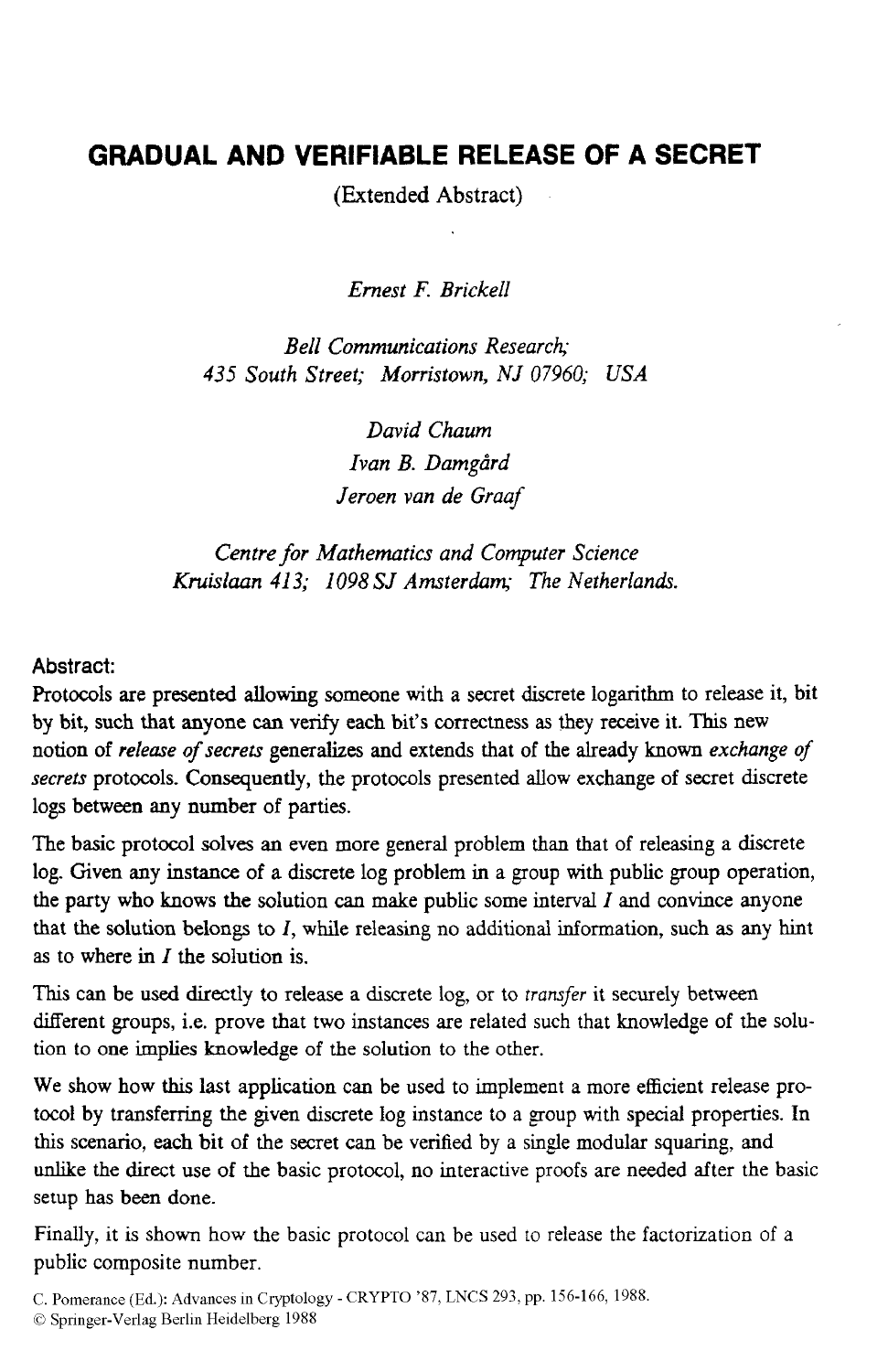### **1. Related work**

Two of the first contributions to the field of *secrets exchange* were made by Blum(BL811 and Rabin[Ra81]. They both showed how to exchange secrets using oblivious transfer. Later, Blum[Bl83] proposed his well known protocol for exchange of factorizations; see Hastad and Shamir [HaSh85] for a discussion of some problems with this protocol. It cleverly expoits the fact that the factorization of an integer is a secret of many bits. In the original version, one participant would sometimes know one secret bit more than the other. Tedrick's work [Te83], [Te84] is one approach to reducing the amount of unfair**ness** introduced by this fact. **A** different approach to exchanging one bit was taken by Luby, Mid and Rackoff **[LMR83]** and Vazirani and **Vazirani** [VaVa83] Here, the information exchanged **is** probabilistic, i.e. in each round of the protocol additional certainty is gained about the value of a single secret bit. The work of Yao [Ya86] implies the existence of extremely general two party exchange-of-secret protocols, in connection with the problem of secure computations with private inputs.

While the practical proposals in the literature involve disclosure of secret factorizations (combined with square roots), the present protocol allows disclosure **of** discrete logarithms. This is of practical importance for protocols based on secret discrete logs, since means to *transfer* a secret from a discrete log form to a factorization form are not known.

Perhaps a more fundamental difference between the related literature and the present protocol, however, is that they **only** provide for *exchange* of secrets, while we allow the more general *releare* of secrets (one possible exception is [VaVa83]. *Still,* the fact that the information released by our protocol is deterministic, remains a fundamental difference between the protocols). In earlier exchange of secrets protocols, it was either inherent in the protocol that an exchange had to take place [LMR83], or the work done by the party with the secret would increase rapidly with the number of parties who were to recieve it [B183]. In a release protocol the party with the secret is essentially just broadcasting information about it. Therefore, a release can be simultaneous to any number of **parties,**  and *can* be readily **used** to implement an exchange of secrets between any number of par**ties.** 

The theoretical existence of of such release-of-secrets protocols can be proved using techniques from the work of Brassard and Crepeau [BrCr86], of Chaum [Ch86] and of Goldreich, Micali and Wigderson [GMW86]. But since their methods (as Yao's [Ya86]) involve individual processing of **all** gates in **a** boolean circuit or a reduction to 3COL, the resulting protocols would be impractical. We propose a more practical solution to the problem: in the most efficient version, *to* release one bit, one modular square root **has** to be computed, while the correctness of that bit can be checked by one squaring.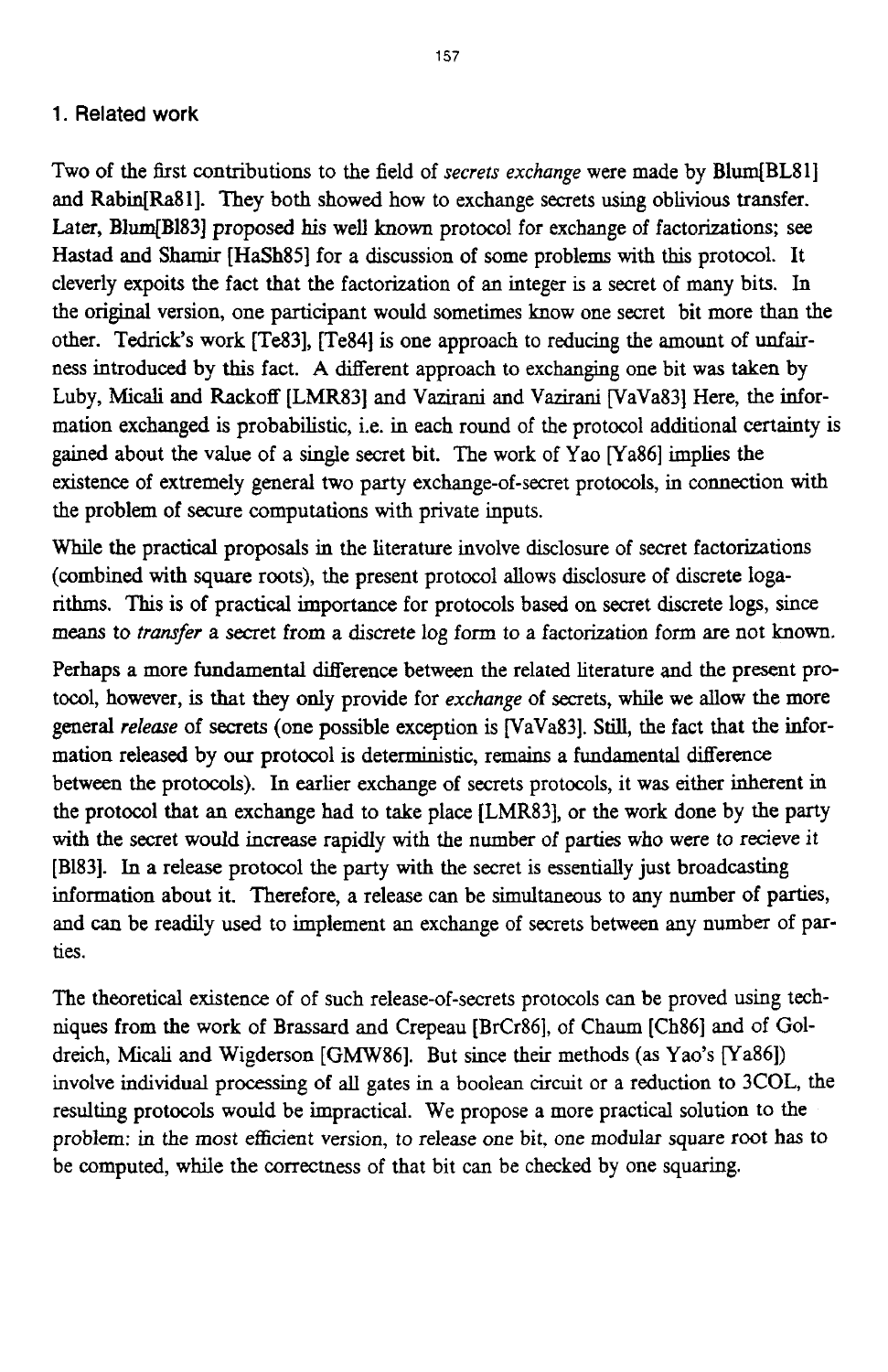#### **2. Showing membership** of an **interval.**

Suppose one party — the prover  $(P)$  — knows a solution *z* to the equation  $\alpha^2 = \beta$  where *a* and *B* belong to some group with a public group operation. One obvious example of this is the multiplicative subgroup of the integers modulo  $p$ , denoted as  $Z_p^*$ , where  $p$  is a large prime. Suppose also that  $z \in [a, a + B]$ , where a and B are public. The protocol<br>below can then be used by the prover to convince someone else — the verifier  $(V)$  — that  $y \in [a - B, a + 2B].$ 

Although we talk about a single verifier for convenience, it should be noted that any set of participants could easily play the part of *V* without loosing the efficiency of the protocol. This is so because the role of  $V$  is passive: he flips coins (in public) and expects answers from *P* according to the coinflips. Thus, this protocol has the basic properties we require from a release **of** secrets protocol.

*An* important tool used in the protocol is a *bit commitment scheme.* When a party *P* **com**mits to a bit, this means that he encrypts a 0 or 1 in such a way, that the other party cannot tell what the value of the bit is;

- $\frac{1}{2}$   $\frac{1}{2}$ the other party cannot tell what the value of the bit is:
- *P* cannot later change **his** mind about the bit.
- $\frac{1}{1}$ *P* can convince anyone about the value of the bit. This is referred to as *opening* the commitment.

For the purpose of the protocol presented in this paper, it is not necessary to **fix** a partic**ular** choice of bit commitment scheme. The above properties will be sufficient to see why the protocol below is minimum knowledge. In **[CDG87]** bit commitment schemes are dis*cussed* in more detail; also a specific example is given that relies on the hardness of the discrete log problem. More precisely, with this scheme a commitment releases no information in the Shannon sense about the bit it contains, and the party committing to a bit cannot change it, unless he can solve a discrete log problem *before the protocol is over.*  With **this** scheme, the protocol below will be *perfect zero knowledge* in the terminology of **[GMW86]** i.e. the secret of the prover is unconditionally protected, but the verifier will only be **convinced** modulo his belief that the prover has not been able to solve the hard problem that prevents him from cheating. Note that this flavour of commitment scheme **does** not fit into the **original** model **of** [GMRSS], where the prover has infinite computing power. The term "perfect zero knowledge" therfore only referres to the fact that a simulation will produce the exact same probabllity distribution as the actual protocol. Other choices of commitment schemes (like one based only on the existence of a one-way permutation) will imply that the verifier will always be convinced with an exponentially **small**  residue of doubt, and that the protocol will be "ordmary" zero knowledge, even with an infinitely powerful prover. In this case, however, the secret of the prover will **only** be conditionally protected, and will be revealed if the cryptographic assumption is broken at any point after completion of the protocol. For a more detailed discussion of these problems, consult [ **BCC87j.** 

Having chosen a bit commitment scheme, the prover can commit to a string of bits by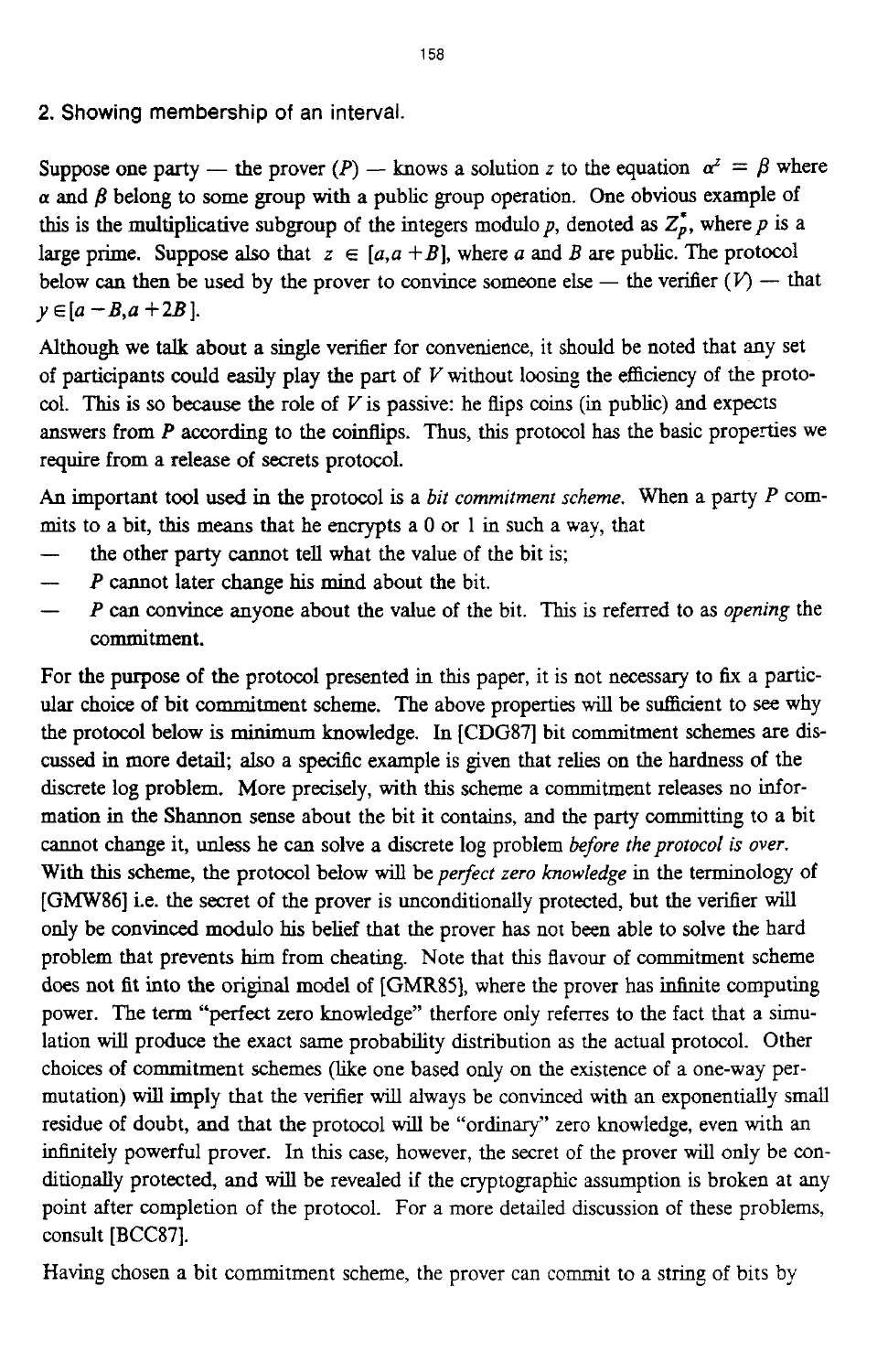simply computing commitments bit by bit. For the bitstring **s,** the resulting string of commitments **is** denoted *BC(s).* 

# **PROTOCOL** RELEASE **INTERVAL**

- *P* picks  $t_1 \in [0, B]$  and computes  $t_2 = t_1 B$ .  $\mathbf{1}$ . P computes a bit commitment of  $\alpha^{t_1}$  and of  $\alpha^{t_2}$ , and sends the unordered pair  $(BC(\alpha^{l_1}), BC(\alpha^{l_2}))$  to *V*.
- *V* **flips** a **coin** and requests either  $2.$ (a) to receive  $t_1$  and  $t_2$  and opening by *P* of both  $BC(\alpha^{t_1})$  and  $BC(\alpha^{t_2})$ , or (b) to receive  $(z + t_i)$  for  $i = 1$  or 2, and opening by P of  $BC(\alpha^{t_i})$
- On request (a)  $P$  sends  $t_1$  and  $t_2$ , and opens both commitments. 3. On request (b) P sends either  $(z + t_1)$  or  $(z + t_2)$ , whichever is in the interval  $[a, a + B]$ , and opens the corresponding bit commitment.
- On request (a), *V* checks that the two commitments did indeed contain  $\alpha^{t_1}$  and  $\alpha^{t_2}$ , 4. that  $t_1 \in [0, B]$ , and that  $t_1 - t_2 = B$ . On request (b), *V* checks that  $\alpha^{z+t_i}$  equals  $\beta \alpha^{t_i}$  (he knows  $\alpha^{t_i}$  as a result of the opening of one of the commitments).

Steps 1-4 are repeated *n* times.

**Lemma 1:** If the prover cannot change the contents of **his** commitments after step 1, and is able to satisfy both request (a) and request (b), then  $z \in [a - B, a + 2B]$ .

**Proof:** The result follows immediately from  $t_1 \in [0, B]$ ,  $t_2 \in [-B, 0]$ , and  $z+t_i \in [a, a+B]$  for either  $i=1$  or 2.

By this **lemma,** if the protocol is repeated *n* times, then the verifier will be **convinced** with confidence  $1 - 2^{-n}$ , assuming that the prover could not change the content of his bit commitments. **As** mentioned before, changing the content of a commitment is either impossible or occurs with only neghgible probabihty, depending on the choice of bit commitment scheme.

Note that there is a discrepancy between the requirement for z, namely  $z \in [a, a + B]$ , and what is actually proven, namely  $z \in [a - B, a + 2B]$ . Below we will show that only if  $z \in [a, a + B]$ , no knowledge is released by the above protocol.

There are several related definitions for minimal knowledge, which are quite technical. In the full paper, we will give all of the formal definitions and the proof that our protocol is minimum knowledge, but for this extended abstract, we will only give intuitive definitions and proofs.

The **concept** of zero knowledge proofs **was** introduced by **[GMR85].** Rougly **speaking,**  they defined *knowledge* to be something that cannot be computed in random polynomial time. Essentially, they call a proof that a string **x** is in a language *L,* a *zero knowledge proof* if a probabilistic polynomial time turing machine wdl be **convinced** (With **high**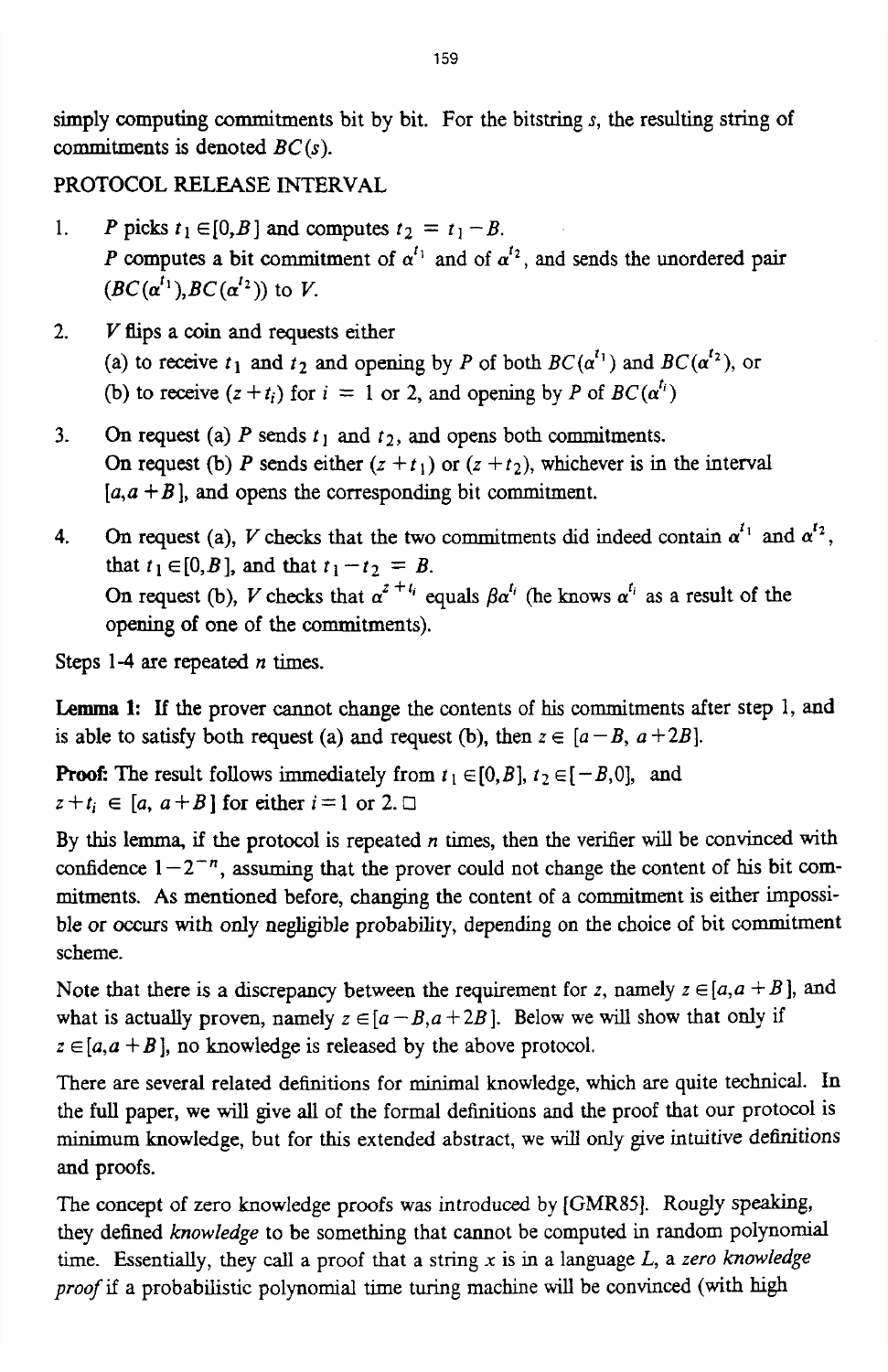probability) that  $x \in L$ , but will learn nothing other than this one bit of knowledge.

To describe what we know about the discrete logarithm release protocol, we **need** to change the **[GMR85]** definition a little: First we will, as in *[GHY87]* and [FFS87], assume that both the prover **and** the verifier are restricted to polynomial time computations. This corresponds better to a practical situation, and allows use of both types of bit commitment schemes mentioned above. Secondly, we will say that a protocol is a  $(L_1, L_2)$ minimum knowledge protocol if the verifier will be **convinced** (with **high** probability) that  $x \in L_1$  but the verifier will receive no knowledge other than the fact that  $x \in L_2$ . More precisely, the definition is satisfied if it is possible, assuming only that  $x \in L_2$ , to simulate a protocol conversation such that no probabilistic polynomial time algorithm can tell the difference between a simulated and a genuine conversation. This definition allows for a discrepancy between what the verifier **is** told and what he will be **convinced** of. It reduces to the [GMR] definition of zero knowledge when  $L_1 = L_2$ , apart from the assumption on the computational power **of** the prover.

We are now ready to give our informal proof that the discrete logarithm release protocol is an  $(L_1, L_2)$  minimum knowledge protocol, where  $L_1 = \{ \alpha^x \mid x \in [a - B, a + 2B] \}$  and  $L_2 = \{ \alpha^x \mid x \in [a, a + B] \}.$ 

**Lemma 2:** If  $z \in [a, a + B]$ , then the distribution of the value of  $(z + t_i)$  sent in step 3(b) **of** RELEASE **INTERVAL** is independent of the value of z.

**Proof:** It is trivial to check, that if some number  $d \in [a, a + B]$  is sent as  $(z + t_i)$ , then exactly one value in  $[0, B]$  must have been chosen as  $t_1$ . So if  $t_1$  is chosen uniformly in  $[0, B]$ , then  $(z + t_i)$  must be uniform in  $[a, a + B]$   $\Box$ .

**Lemma 3:** There exists a simulator for RELEASE INTERVAL.

Proof: Using the following observation it **is** easy to see that the protocol can be simulated. Since the protocol proceeds in rounds, the simulator *(P') can* rewind (i.e. stop and go back to a previous **state)** the protocol if the simulation gets stuck at any point. **Thus,** we *can* essentially assume that the simulator knows in advance which choice the verifier will make in step **2.** It is therefore trivial to compute a message for step 1 that will satisfy the verifier if he **is** going to make choice (a). For choice (b) the simulator chooses  $d \in [a, a + B]$  at random, to serve as  $z + t_i$ . It then puts  $\gamma = \alpha^d \beta^{-1}$ . Now P' can commit to *y,* **and** to something totally random that has the same number of bits as y. These commitments are sent in step 1; in step 3, *d* is sent in place of  $z + t_i$ , and the bit commitment containing *y* is **opened.** 

If unconditionally secure bit commitments are used, it is now clear from Lemma *2* that the simulated **conversation** will have exactly the same distribution **as** the actual protocol conversation.

**If** the other type of commitments mentioned above is used, i.e. **a** scheme based on probabilistic encryption, the distributions will be different, but the difference cannot be recog**nised** in polynomial time, if **the** encryption function is secure **against** polynomial time attacks. *0*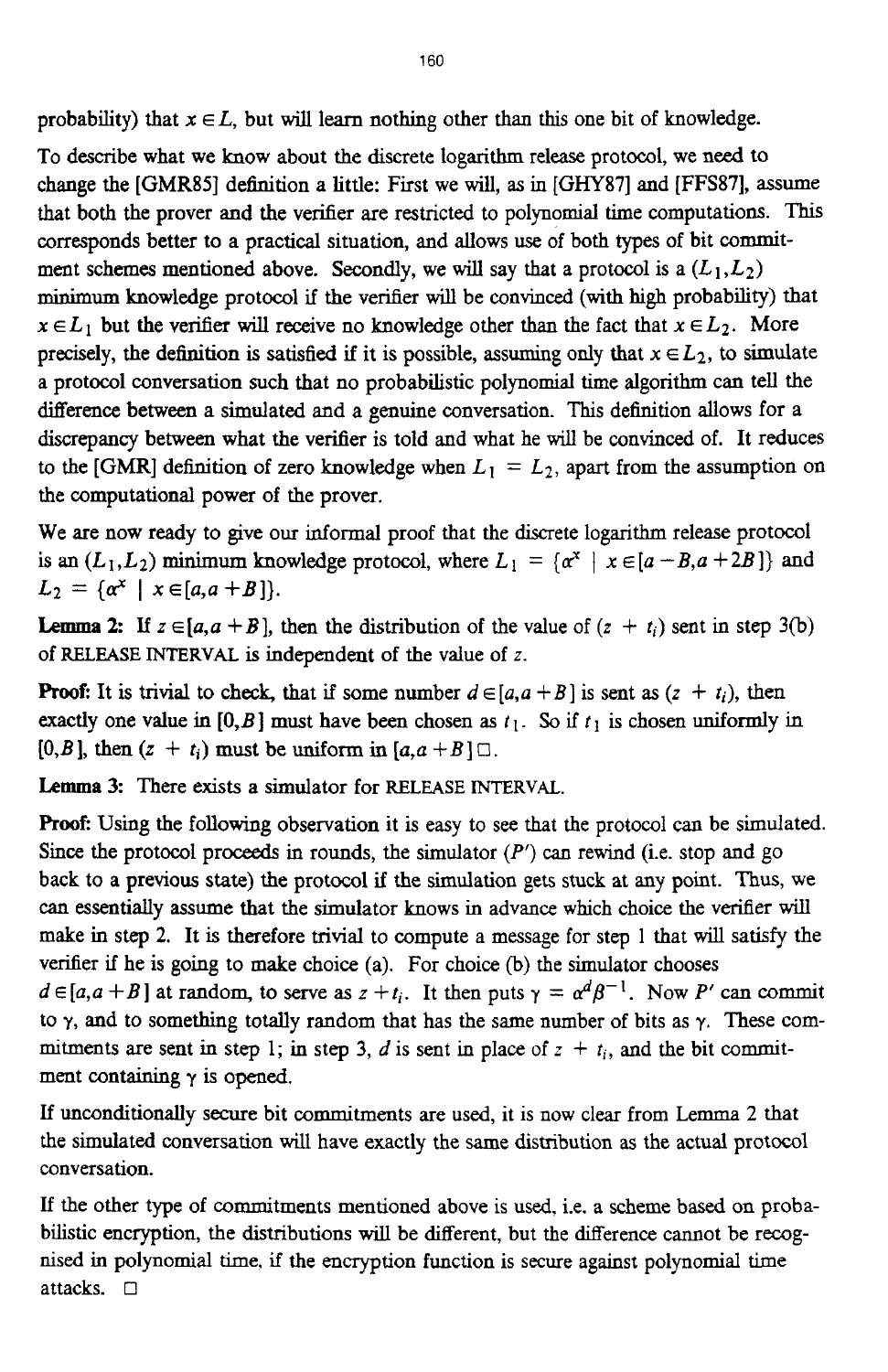*P* is of course free to choose  $z \in [a + B, a + 2B]$ , but then the protocol releases information. For instance, if *z* is almost equal to  $a + 2B$ , *P* must always choose  $t_1$  close to 0, and release  $(z + t_2)$  which is close to  $a + B$ . We could, however, take away *P*'s freedom to choose  $t_1$  himself. The protocol could start by a sequence of coinflips with the property that both parties trust their randomness, but only P gets to *see* the outcome. This *can*  easily be implemented **using** bit commitments. The protocol would now proceed as before, but in step  $3(a)$ , *P* would have to prove that he computed  $t_1$  from the coinflips generated initially. This **modification** means that there is now a non-zero probability of catching *P* if *z* is not in  $[a, a + B]$ . This probability is larger, the further away *z* is from  $[a, a + B]$ , and will tend to 0 with increasing *n* for any fixed *z* not in  $[a, a + B]$ . In fact, this means that we *can* get exponentially large confidence about any interval that properly contains  $[a, a + B]$ , at the cost of a larger *n*. More details will be given in a full version of this paper.

**2.1 Release Interval** Without **Bit Commitments.** 

There *is* a variation of **RELEASE MTERVAL** that **does** not require the use of bit committment. This variation **makes** use of a parameter **6** which we will assume is equal to *cB* for some  $\epsilon \in (0,1)$ . The protocol proceeds as follows:

#### RELEASE **INTERVAL I1**

The prover

- 1. Picks  $t \in [B, B + \delta]$
- **2.**  picks  $t_1 \in [0, t]$  and computes  $t_2 = t_1 - t$ .
- **3.**  permutes  $t_1$  and  $t_2$ .
- **4.**  Sends the unordered pair  $\alpha^{t_1}$  and  $\alpha^{t_2}$  to the verifier.

The verifier

5. Requests either (a) to receive  $t_1$  and  $t_2$  or (b) to receive  $z + t_i$  for  $i = 1$  or 2.

# The prover

*6.*  On request (a) sends  $t_1$  and  $t_2$ . On request (b) sends either  $z + t_1$  or  $z + t_2$ , whichever is in the interval  $[a, a + t]$ .

The verifier checks

- 7. on request (a), that the prover did indeed send  $\alpha^{t_1}$  and  $\alpha^{t_2}$ , and that  $|t_1 = t_2| \in [B, B + \delta].$
- 8. on request (b), that  $\alpha^{z+t_i}$  equals either  $\beta \alpha^{t_1}$  or  $\beta \alpha^{t_2}$ , and that  $z + t_i \in [a, a + B + \delta]$ .

After RELEASE INTERVAL II has been repeated  $n$  times, the verifier will be convinced with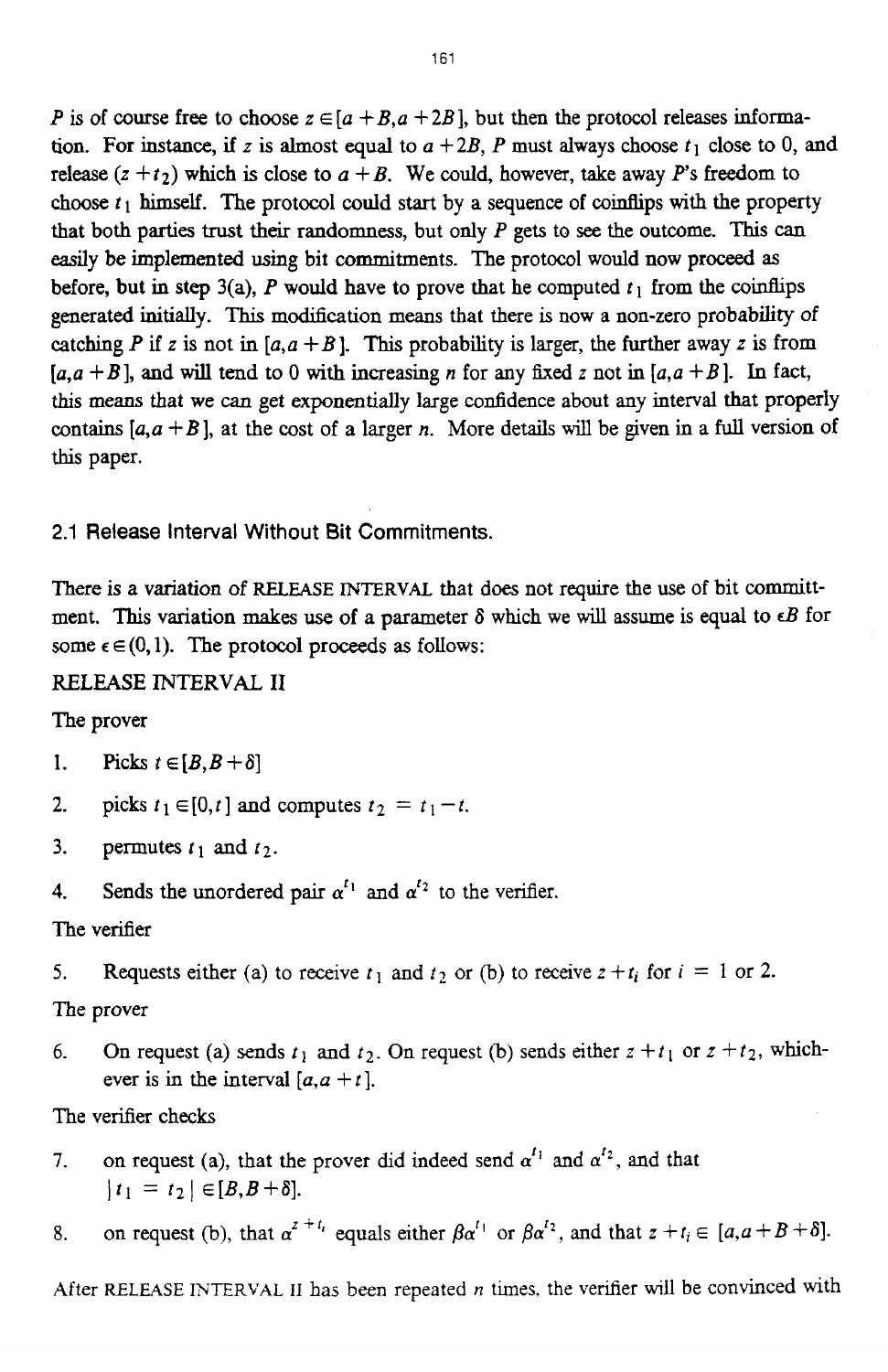l\_ <sup>162</sup><br>
confidence  $1 - \frac{1}{2^n}$  than  $z \in [a - B - \delta, a + 2B + 2\delta]$ , but this interval can be shortened if the verifier trusts the randomness of  $t$  and  $t_1$ . RELEASE INTERVAL II is more efficient than **RELEASE** INTERVAL. Further, assuming that

the verifier does not have a probabilistic polynomial time algorithm that solves discrete log given that the solution is in an interval of size *B*<br>  $z \in [a, a + B]$ ,

$$
- z \in [a, a + B],
$$

then **RELEASE INTERVAL II** is minimum knowledge (but clearly not perfect zero knowledge). In other words, if **the** verifier cannot find the secret **directly** from the public information, then he is in essentially the same situation after having executed the protocol. The proof of this is quite long and technical and has therefore been omitted in this extended abstract.

### **3. Two applications**

It is easy to **see,** how the RELEASE INTERVAL protocol can be **used** to re!ease information about the solution to a. discrete log problem in a verifiable way, starting with the **high**  order bits: **Use** protocol RELEASE INTERVAL many times with ever decreasing values of *B.* This *Convinces* the verifier that the solution is contained in smaller and smaller intervals.

If it is easy to compute square roots in the group involved, we can also release the solution, starting with the low order bits. Consider for instance  $Z_p^*$ , with  $p$  prime. Fix some generator  $\alpha$  of  $Z_p^*$ . For any square  $\beta \in Z_p^*$ , we let the principal square root of  $\beta$  be the root with discrete log base  $\alpha$  smaller than  $\frac{p-1}{2}$ . It is easy to see that the discrete log of any number can be computed bit by bit, starting with the low order bits, given an oracle that decides which of two square roots **is** the principal one. At each point in this compu**tation,** someone who already **knows** the discrete log could serve **as** the oracle by Using **RELEASE INTERVAL to prove the validity of his answers. This clearly leads to a protocol** that releases the discrete log starting with the low order bits.

#### **4. An Efficiency Improvement.**

**In** the previous two applications we had to go the RELEASE INTERVAL once for each bit released. This can be quite time **consuming** in general because each instance of RELEASE MTERVAL involves a cut-and-choose **with** many iterations. Using a technique to transfer a discrete log **from** one group to another, we can reduce this to 1 application of RELEASE INTERVAL. However, besides the protocol needed to transfer the logarithm, **we** the need other protocols to prove that the groups used have specific properties. **Recall** that the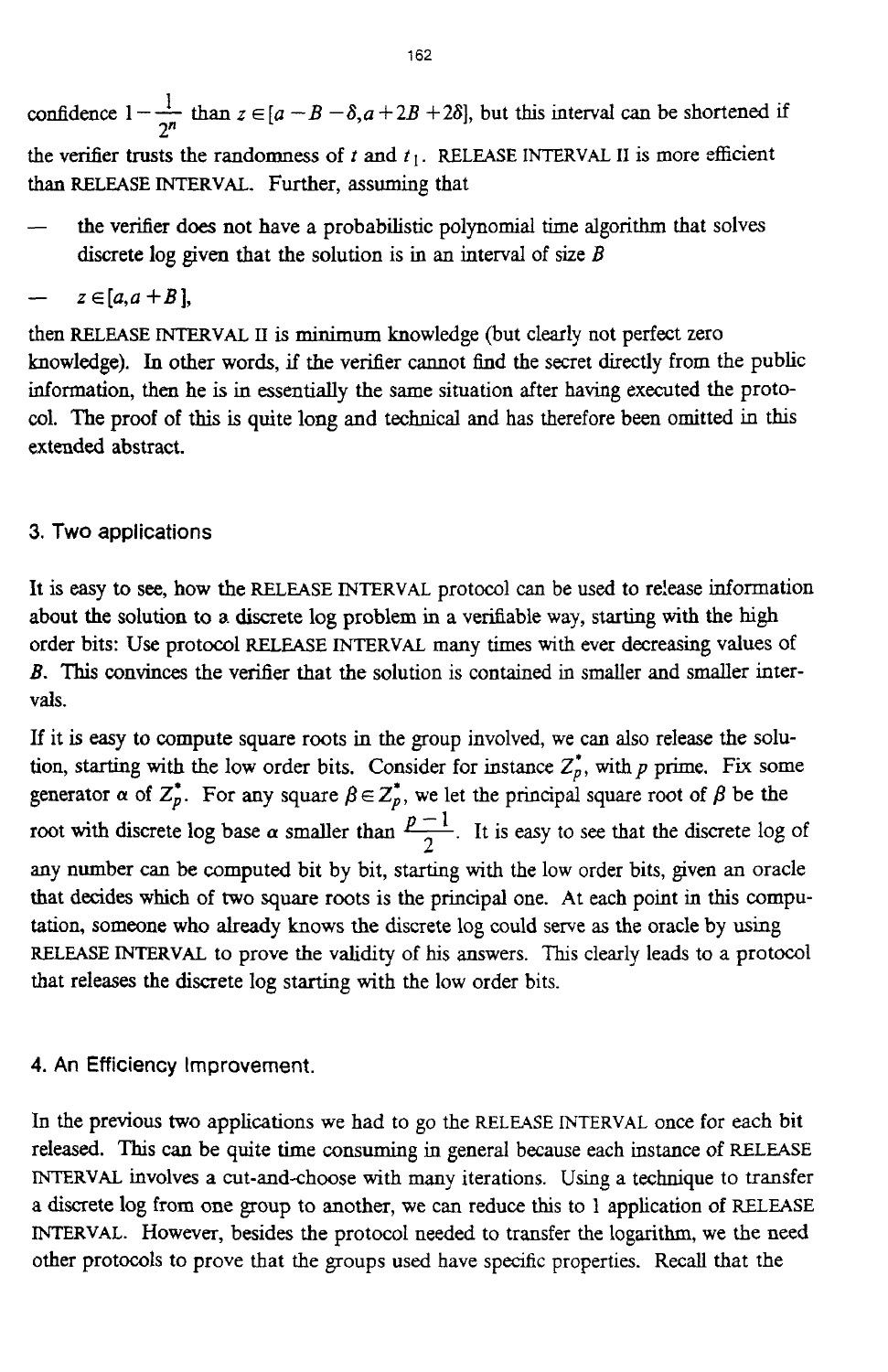secret *z* is determined by  $\alpha^z = \beta$ , where  $\alpha, \beta \in Z_p^*$ . Basically we transfer the secret from  $(\alpha)$  to  $(\alpha_1)$ , where  $\alpha_1 \in \mathbb{Z}_N^*$  and *N* is a composite.  $\alpha_1$  is chosen, such that  $2^l$  divides *order* ( $\alpha_2$ ), where  $I = {}^2$ log *p*. Then the secret is released just by showing square roots in  $Z_N^*$ , which are easily verified but hard to compute without the factorization. First we will show how P can prove to V that N has the required properties. This is done in steps 1-3 below. Note that these steps are only **necessary** once, i.e. if many secrets are to be released, the same N and  $\alpha_1$  can be used for all of them.

#### **Step 1:**

Party *P* chooses a modulus  $N = qr$ , where *q* and *r* are large primes, constructed such that P knows the factorization of  $q-1$  and  $r-1$ , and such that  $2^{l}$  divides at least one of  $q-1$ and  $r - 1$ . This can easily be done, e.g. by a variation of Gordon's method [Go84].

#### **Step 2:**

Let *QR* denote the set of quadratic residues modulo *N*. Next *P* selects a random element  $\alpha_1 \in Z_N^*$  with  $J(\frac{\alpha_1}{N}) = 1$  and  $\alpha$  not in *QR*. From the Chinese Remainder Theorem it can easily be seen that such an  $\alpha_1$  will always have the maximum possible 2-power dividing its order, so  $2^l$  is certainly a divisor of the order of  $\alpha_1$ . *N* 

#### **Step 3:**

P makes public N and  $\alpha_1$ . Then

- a) *P* proves that  $\alpha_1$  is a quadratic non-residue, e.g. by using the protocol in [GMR85].
- b) *P* proves that  $2^l$  divides *order* ( $\alpha_1$ ) :
- i) V choses a random odd number r, with  $0 < r < R$ , where R is fixed (the choice of *R* is considered later). *V* chooses  $b \in \{0,1\}$ .
- *<i>i*)  $V$  sends to  $P$ :

 $\alpha_1^{r^2}$  if  $b=1$ .  $\alpha_1^{r_2^{k-1}}$  if  $b = 0$ .

- **Since** P **has** constructed *N,* he can compute the order of what he receives. Based on the outcome he determines *b* and sends it to *V. iii>*
- *Y* checks that the correct value of *b* was returned. iv)

Steps i through iv are repeated *n* times.

It is easy to see that if  $P$  is not cheating, he can always give the correct answer in step iii) Consider the situation where *P* is trying to cheat, i.e. the maximum 2-power dividing *order*( $\alpha_1$ ) is 2<sup>c</sup>, where  $c < l$ . Let G be the maximal sub-group of  $\langle \alpha_1 \rangle$  of odd order. Clearly,  $G = \langle \alpha_1^{2^k} \rangle = \langle \alpha_1^{2^{k-1}} \rangle$ , which means that both  $\alpha_1^{2^{k}}$  and  $\alpha_1^{2^{k-1}}$  will look to *P* like randomly chosen elements of *G*. Since *V* does not know the order of *G*, he cannot make the distribution completely uniform over G, but he can make as close an approximation **as** he likes by choosing the *R* from step i) large enough. **Assuming** that *P* Cannot distinguish the distribution of  $\alpha_1^{r^2}$  and  $\alpha_1^{r^2-1}$ , he can do no better than guesing at random in step iii) whence he will be caught with probability  $1 - 2^{-n}$ .

From *V*'s point of view the protocol is not zero knowledge as it stands. *V* could use it to get some — probably useless — information about other elements in  $Z_N^*$  than  $\alpha_1$ . The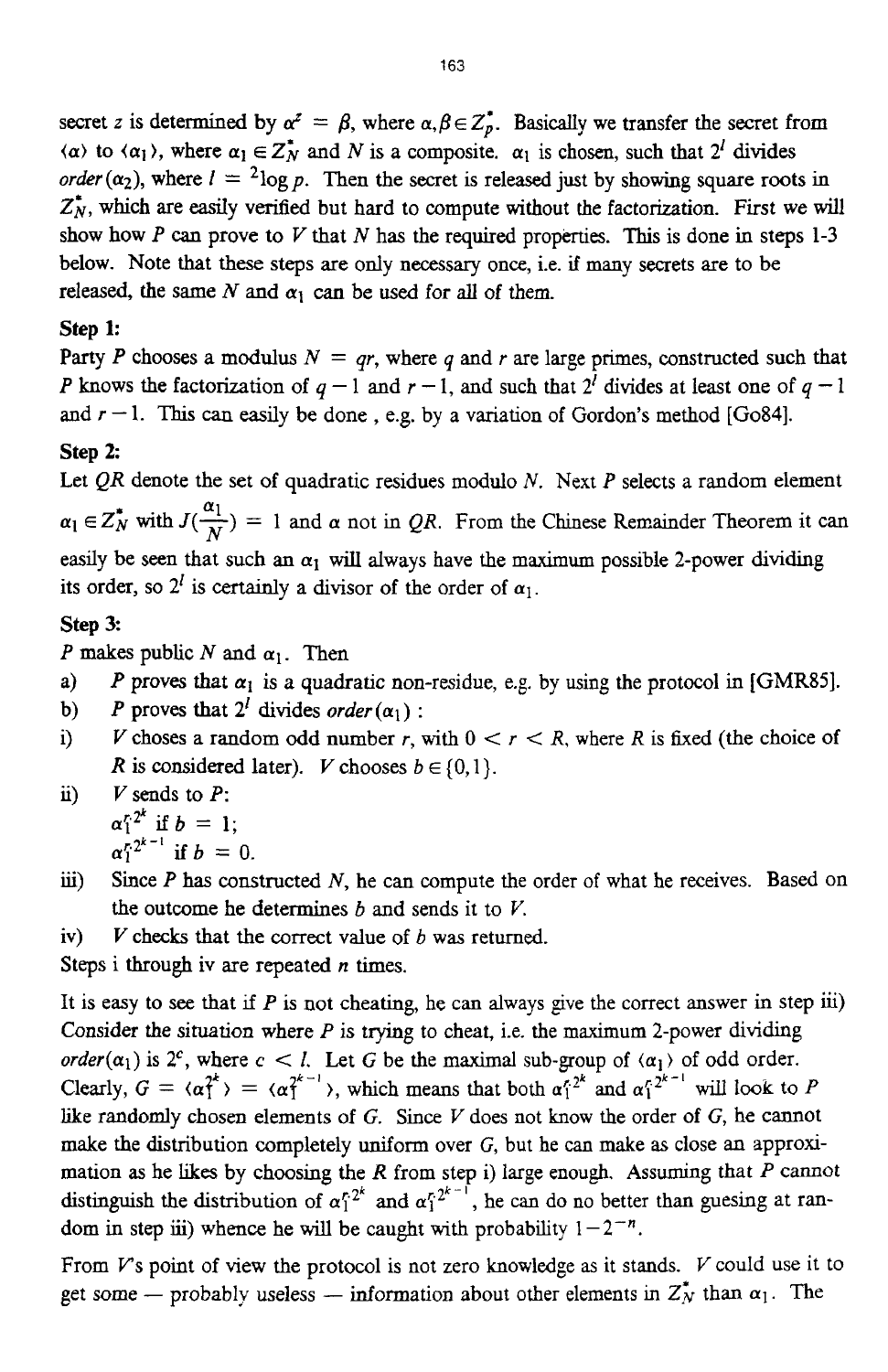protocol can be modified such that it is zero-knowledge. This involves ensuring that *V*  knows the discrete log with respect to  $\alpha_1$  of the numbers he send to *P*. This could be accomplished **using** for example the general discrete log protocol described in **[CEGP86].**  We **also** have other methods which will work well in this special case, but we omit the details here for simplicity.

# **Step 4:**

P transfers the problem from  $Z_p^*$  to  $Z_N^*$ . Remember P's secret is the solution z of  $\alpha^2 = \beta_1$  in  $Z_p^*$ . Now *P* computes  $\beta_1 = \alpha_1^2$  in  $Z_N^*$  and makes  $\beta_1$  public. Using RELEASE **INTERVAL in the cross-product of**  $\langle \alpha \rangle$  **and**  $\langle \alpha_1 \rangle$ **,** *P* **can prove that he knows a**  $z \in [1,p-1]$ , which solves both  $\alpha^2 = \beta$  and  $\alpha_1^2 = \beta_1$ .

# **step** *5*

To release a single bit (the **least** sipticant bit of z), P proceeds **as** follows:

if  $z = 2z'$ , he makes public a square root of  $\beta_1$ .

*if*  $z = 2z' + 1$ , he makes public a square root of  $\beta_1 \alpha_1^{-1}$ .

Replace *z* by *z'*, and  $\beta_1$  by the square root released.

This step works because of the following two easily verified facts:

- 1. The *I* least significant bits of z are uniquely determined by the equation  $\alpha_1^2 = \beta_1$ .
- **2.** If  $\alpha_1$  is a non square mod *N* and  $\alpha_1^2 = \beta_1$ , then *z* is even if and only if  $\beta_1$  is a square mod *N.*

By fact 1, the pair  $(\alpha_1, \beta_1)$  determines exactly one secret of size *l* bits, and by fact 2, anyone *can* check on *P* by squaring the numbers released.

Regarding the security of this protocol, notice first that **steps 2** and 3 can be executed in zero knowledge. Moreover, the release of  $\alpha_1$  cannot endanger the factorization of N, *Since* anyone *can* select **at** random a number of Jacobi symbol 1 mod *N,* which with probability *4* will have the same properties as  $\alpha_1$ . It is clear that breaking this scheme can be no harder than factoring numbers of the required special form:  $N = qr$ , where  $2^l$ divides at least one of  $q-1$  and  $r-1$ . It is not known, however, whether these numbers are easier to factor than randomly chosen RSA-moduli. But with respect to the factoring algorithms known at present, the factorization of *N* should be safe, if  $q-1$  and  $r-1$  contain large prime factors, in addition to the 2-powers. Finally, it is also conceivable that someone could try to attack the equations  $\alpha^2 = \beta$  and  $\alpha_1^2 = \beta_1$  directly, without factoring *N.* But this involves solving a discrete log problem, and we know of no argument indicating that discrete log should **be** easier in this special case than in the general situation.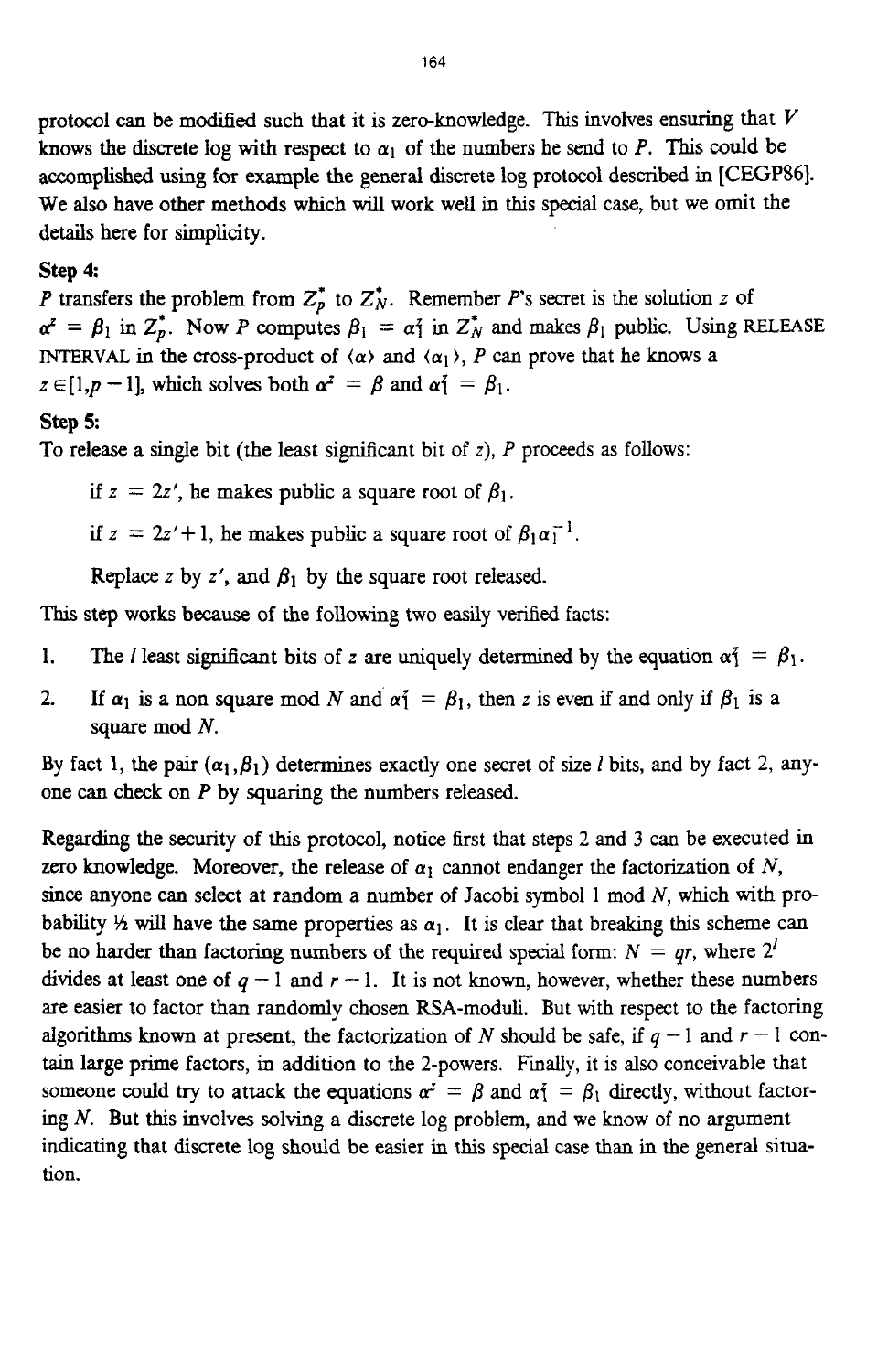### **6. Releasing a factorization.**

This **final** application allows a prover to release the factorization of a public **modulus** *N.*  It is wellknown that knowledge of a multiple of  $\phi(N)$  suffices to factor *N* easily. Using this fact, the protocol proceeds **as** follows: The verifier chooses **an** integer *T* and a set of elements  $a_1, \ldots, a_s$  in  $Z_N^*$ . The prover then computes  $t = T \text{ mod } \phi(N)$ , and sends  $b_i = a_i^t$  to the verifier, who can check these numbers by raising the a's to the T'th power. The prover then uses the RELEASE **INTERVAL** protocol to **convince** the verifier that he **knows** a **simultaneous** solution to all **s** discrete log **instances** which belongs to an interval NOT including *T.* **When** the prover uses **RELEASE INTERVAL** more times to release bits of *t,* the verifier *can* be **convinced,** that he will get at least a multiple of *LCM*(order  $(a_1)$ ,..,order  $(a_s)$ ). The probability that this number equals the exponent of the group  $Z_N^*$  (i.e. the smallest integer *e* such that  $g^e = 1$  for all elements in the group) is exponentially large in *s*, and it is not hard to see that *exponent*  $(Z_N^*)$  will serve as well in factoring *N* as  $\phi(N)$ .

# **Acknowledgement.**

The first author would like to thank Oded Goldreich for discussions related to this work.

### **References**

| [B181]   | Blum: "Three applications of the oblivious transfer", Dept. of EECS, Univ.<br>of California, Berkely, 1981.                                                  |
|----------|--------------------------------------------------------------------------------------------------------------------------------------------------------------|
| [Bl83]   | Blum: "How to exchange (secret) keys", ACM Transactions on Computer<br>Systems, vol. 1, 1983, pp. 175-193.                                                   |
| [BCC87]  | Brassard, Chaum and Crépeau: "Minimum disclosure proofs of knowledge",<br>to appear.                                                                         |
| [BrCr86] | G. Brassard, and C. Crépeau, "Zero-Knowledge Simulation of Boolean Cir-<br>cuits," Presented at Crypto 86, (August 1986).                                    |
| [Ch86]   | D. Chaum, "Demonstrating that a Public Predicate can be Satisfied<br>Without Revealing Any Information About How," Presented at Crypto 86,<br>(August 1986). |
| [CDG87]  | Chaum, Damgård and van de Graaf: "Multiparty computations ensuring<br>privacy of each party's input and correctness of the result", Proc. of Crypto<br>87.   |
| [CEGP86] | D. Chaum, J.-H. Evertse, J. van de Graaf, and R. Peralta, "Demonstrating                                                                                     |